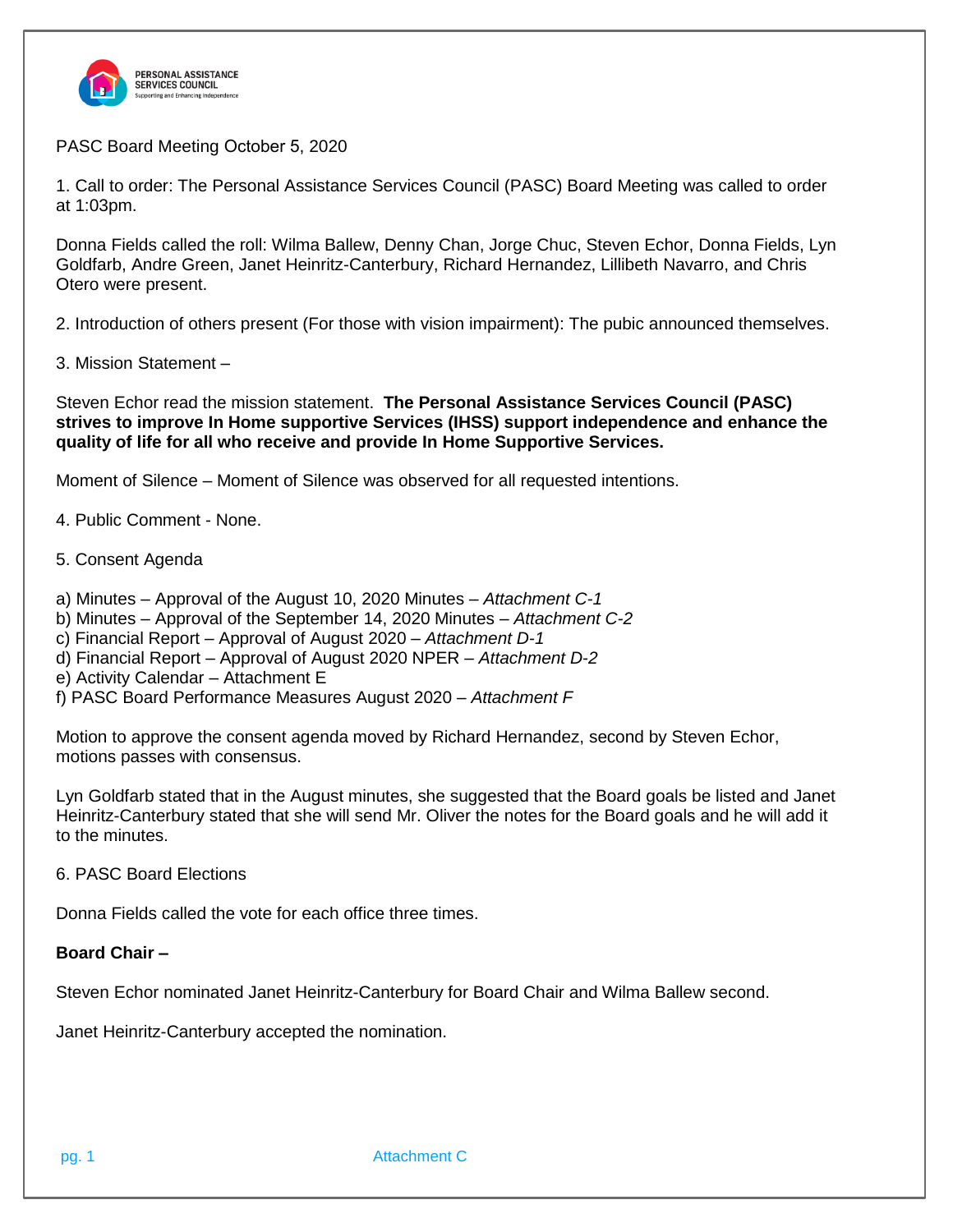### **Vice Chair –**

Wilma Ballew nominated Andre Green for Vice Chair and Janet Heinritz-Canterbury second.

Andre Green accepted the nomination.

Andre Green nominated Wilma Ballew for Vice Chair and she declined.

# **Treasurer –**

Lyn Goldfarb nominated Chris Otero for Treasurer and Lillibeth Navarro second.

Chris Otero accepted the nomination.

# **Secretary –**

Janet Heinritz-Canterbury nominated Donna Fields for Secretary and Wilma Ballew second.

Donna Fields accepted the nomination.

# **Member-at-Large –**

Andre Green nominated Richard Hernandez for Member-at-Large and Lyn Goldfarb second.

Richard Hernandez accepted the nomination.

Richard Hernandez nominated Jorge Chuc for Member-at-Large and Steven Echor second.

Jorge Chuc accepted the nomination.

Lillibeth Navarro nominated Denny Chan for Member-at-Large and he declined.

Vote was called 7 to 5, Jorge Chuc remains as the Member-at-Large.

# **Donna Fields called the slate as officers and they read as follows:**

**Board Chair –** Janet Heinritz-Canterbury

**Vice Chair –** Andre Green

- **Treasurer –** Chris Otero
- **Secretary –** Donna Fields

**Member-at-Large –** Jorge Chuc

Donna Fields made motion to approve the slate of officers as read above, motion passes with consensus.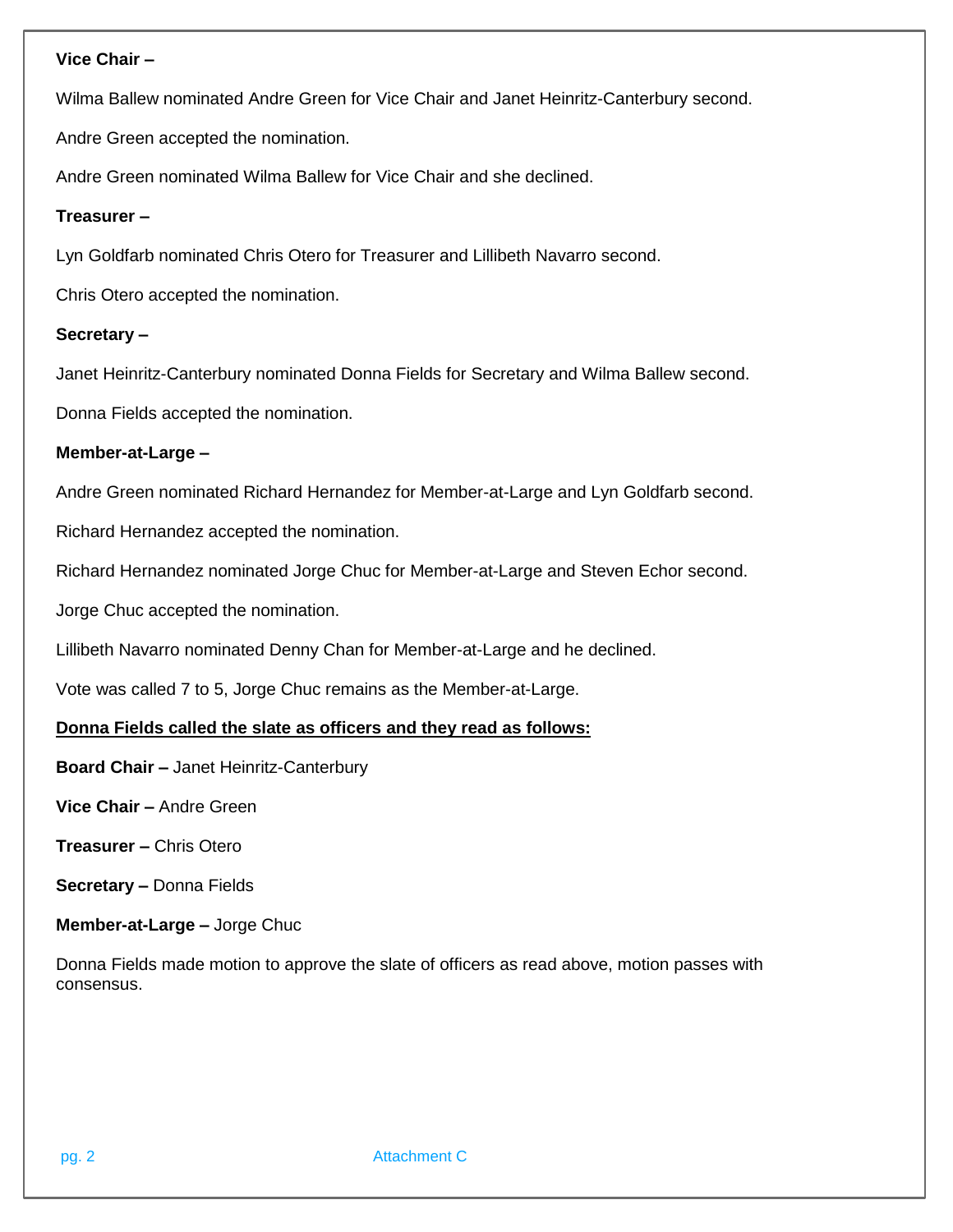# 7. Board Chair Report - Janet Heinritz-Canterbury

#### a) Comments

Janet Heinritz-Canterbury commented on the Tuesday night's session which is called "We Are Relevant" and its time change to 3pm to 4pm regarding the budget and meeting with legislators as well as voting and voter's registration. She also stated that she would like Board members to participate in the Tuesday night sessions if possible and explained the importance of it.

Public comment was asked about the time for the Tuesday night session and Janet Heinritz-Canterbury reiterated the time.

Donna Fields also stated that on the Tuesday nights session, that other topics are discussed as well.

8. Rebranding Committee - Lyn Goldfarb

Lyn Goldfarb reported that the recent branding work group meetings were completed and she was thankful for the participation of the committee and the PASC staff for their work. (Audible issues). She also stated that hopefully by the next Board meeting, she can present the Board with the new PASC brochure.

Janet Heinritz-Canterbury thanked everyone as well for their participation.

#### 9. Executive Director's Report

Mr. Thompson also thanked everyone as well for their participation in the Rebranding Committee and stated that the final product will be presented to the Board. He also stated that most of the information will be transferred to the PASC website and he stated that if the Board sees things that they would like on the PASC website, to please let Lyn or Janet know and they will let Greg know and he will try to incorporate it in the PASC website.

Mr. Thompson also congratulated Lyn Goldfarb for her Best Short Documentary and Lyn stated that she will try to find a way to share it with everyone and gave a brief summary about her documentary regarding her father and about toys and aging.

Mr. Thompson also apologized to Ms. Fields regarding the title error on the PASC Annual Report and stated that it will be re-printed and re-distributed with the corrections to the appropriate people. He also stated that if anyone sees any other errors, to please let him know because this is a permanent document.

#### a) County Updates

Greg Thompson stated that he's been working on, is the Stand-Alone Aging Adults with Disability Department that the LA County BOS has approved and has instructed the CEO to move forward, he wants to see what that will look like. He stated that it is his understanding that IHSS will move into that department as well as the aging departments, APS and he will continue to gain information and try to give input. He stated that he has met with some BOS deputies and has more scheduled (audible issues). He also stated that he will continue to be moving forward with the Stand-Alone Department as was discussed previously and hope that the department will be more focused on aging and people with disabilities. He stated that he will also continue to advocate that they keep the current structure of PASC as an independent Public Authority. He talked about the contract would change with the new department and call Aging and adults with disabilities.

pg. 3 Attachment C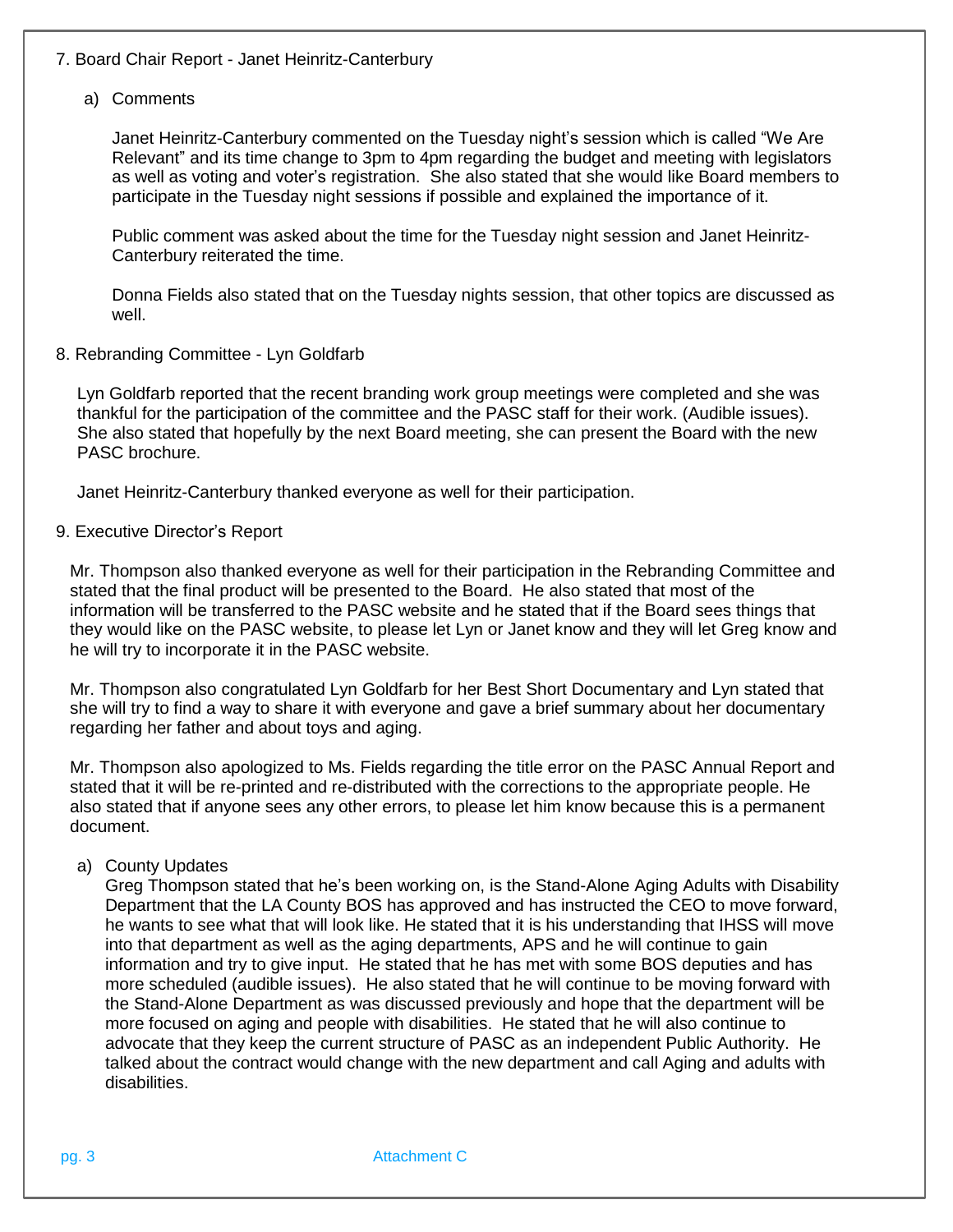He also talked about Project Room-Key that he has been involved with for the past six months. He describes what the departments which is ran by PASC staff Stephanie Spicola and her team. He also commented on Brandi Orton and other's involvement and policy change with Project Room-Key and the discrimination that they faced when the constituents were transitioning from being homeless in to Project Room-Key. He also stated that Project Room-Key is moving into Project Home-Key which PASC will try to stay involved in.

Mr. Thompson also stated that he is part of a group called the IHSS Homeless Task Force and this group has been meeting with the homeless initiative and LASA. This group is looking at calling it either a contract mode or and agency mode for people who are experiencing homelessness, who need a different or higher leveled trained IHSS provider. They are also looking at a model that is currently being used in San Francisco. He also reminded the Board that Home Bridge gave a presentation to the Board last year and they are moving forward and they are going to presenting a financial model, looking at the contract or agency model. Mr. Thompson stated that he is advocating for a higher or second tier level IHSS provider that will serve everyone. He also stated that over the years it has been notices that some consumers struggle over the IP Mode and they need assistance in the hiring, training and supervising and being the employer part of IHSS. He believes that they would want to pilot this project and will be a big issue but he will continue in the meetings and dialogues. He reiterated the contract or agency mode for constituents experiencing homelessness and he will be advocating for the entirety of people on IHSS in LA County who would benefit from a trained or a higher leveled care provider.

### b) State Updates

Mr. Thompson talked about the EPG efforts that PASC has been doing which has been very time consuming and costly. He stated that the good thing is, that the state has been giving PASC EPG supplies and the state just released the CFO stating that they are also going to be giving public authorities administrative dollars to distribute EPGs. He stated that PASC is working with DPSS contracts to get PASC's contract amended so it can accept the state and federal additional monies to continue to give out the EPGs.

Mr. Thomson talked about AB79, which was a bill that passed last year and the two major changes to the new provider enrollment requirements, #1 the labor organization and each county will be going first in the orientation 20 minute introduction to the Union and the benefits of being a member and the second piece of this is that, the counties will have to distribute all of the information the names and addresses of the people who sign up to attend an orientation, this is prior to actually becoming a provider. So as soon as someone registers for the county's new provider orientation, the county would then give that information to the labor unions. He stated that LA County has been waiting for the final ACL to come out which has already come out and PASC will be meeting with SEIU to discuss their expectations of this bill, which is statute and then PASC will meet with DPSS and talk about implementation.

Greg Thompson stated that the third thing that is happening on a state level is that they just finished the master plan on aging long-term supportive services component and they received over 700 recommendations on what should be included in the governor's master plan on aging for long term and supportive services.

Greg Thompson stated that they will now submit this to the governor by December with a plan of implementing the approved initiatives or changes on the master plan on aging. He also stated that there's probably still time to weigh in if the Board chooses to and there is the engage website and other ways that the Board can contact them.

Greg Thompson stated that Janet Heinritz-Canterbury has mentioned the PASC is relevant and felt is to get people to vote and it is extremely critical, not just in the presidential election, but in

pg. 4 **Attachment C**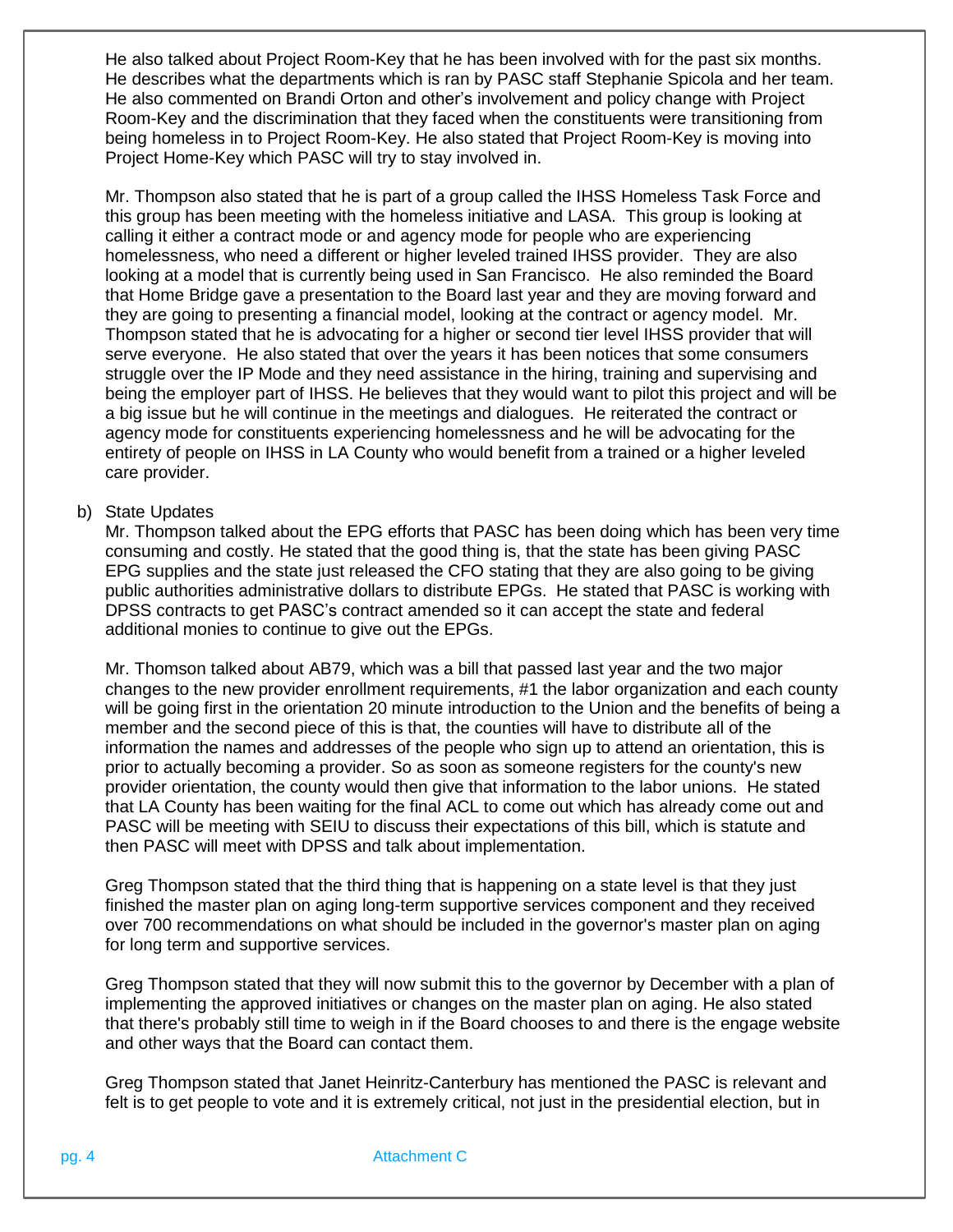also the house and the Senate elections. PASC has been encouraging people to register, to vote and two PASC has been giving links on how to find out who their state assembly members are, who their state senators are and encouraging people to read up on that because those are the people and that's where the money starts at the federal level. PASC has been following the heroes act the heels act heels act two and that's a lot of money that will be coming to California and encouraging people to get involved.

Mr. Thompson also commented on the President of the United Stated and the First Lady tested positive for COVID-19 but has not been following that story.

Lillibeth Navarro asked a question regarding a possible issue with the election in regards to some recipients may ask their providers to drop off their absentee ballots on their behalf and Mr. Thompson stated that he does not have the answer to that but will try to find out if they will be questioned.

Steven Echor asked a question on when the election ballots are supposed to be mailed and some Board members answered that question stating that a large portion have been mailed.

Donna Fields asked a question regarding the vote pertaining to the new BOS to create a standalone for seniors and Mr. Thompson stated that at the last Board meeting he was presenting a motion that he would continue to advocate for PASC and there was not a quorum but it was his impression from the discussion from most people were in support of the two main issues, one, PASC would stay independent public authority and did not hear an objection to the stand- alone department and he stated that if the Board wanted to do a motion, they could.

Janet Heinritz-Canterbury stated that a motion can do be done and Mr. Thompson stated that a motion can be done unless there is an objection and he talked about the stipulations that the CEO was given a directive in July and they have 120 days to come back with structured information on the Department. He reiterated his advocacy to keep PASC independent.

Janet Heinritz-Canterbury shared her thoughts and stated that she has two comments. One is her biggest fear for the agency is that they need to recognize that PASC is an independent public authority and PASC want to maintain that status and by having a motion from the Board is important. Second comment is, she really would like to have a good discussion with the Board about a motion to very clearly say that PASC is opposed to the contract mode coming into IHSS in any form whatsoever and PASC are very much for enhanced services and any way that those can be implemented.

Janet Heinritz-Canterbury stated a motion stating that the PASC Board would support Mr. Thompson's involvement in those conversations about the super agency and PASC's involvement and maintaining PASC's independent public authority model within the new structure.

Greg Thompson recommended that it is important that the Board acknowledge that the Board supports the new stand-alone agency and Lillibeth Navarro second.

Janet Heinritz-Canterbury re-stated the motion: The Board make a motion that the PASC Board supports exploring the super agency and the Board supports Mr. Thompson's involvement in those discussions and the Board support the continuation of PASC, the independent provider and the independent public authority model of the PASC

Lillibeth Navarro reiterated her second on the motion.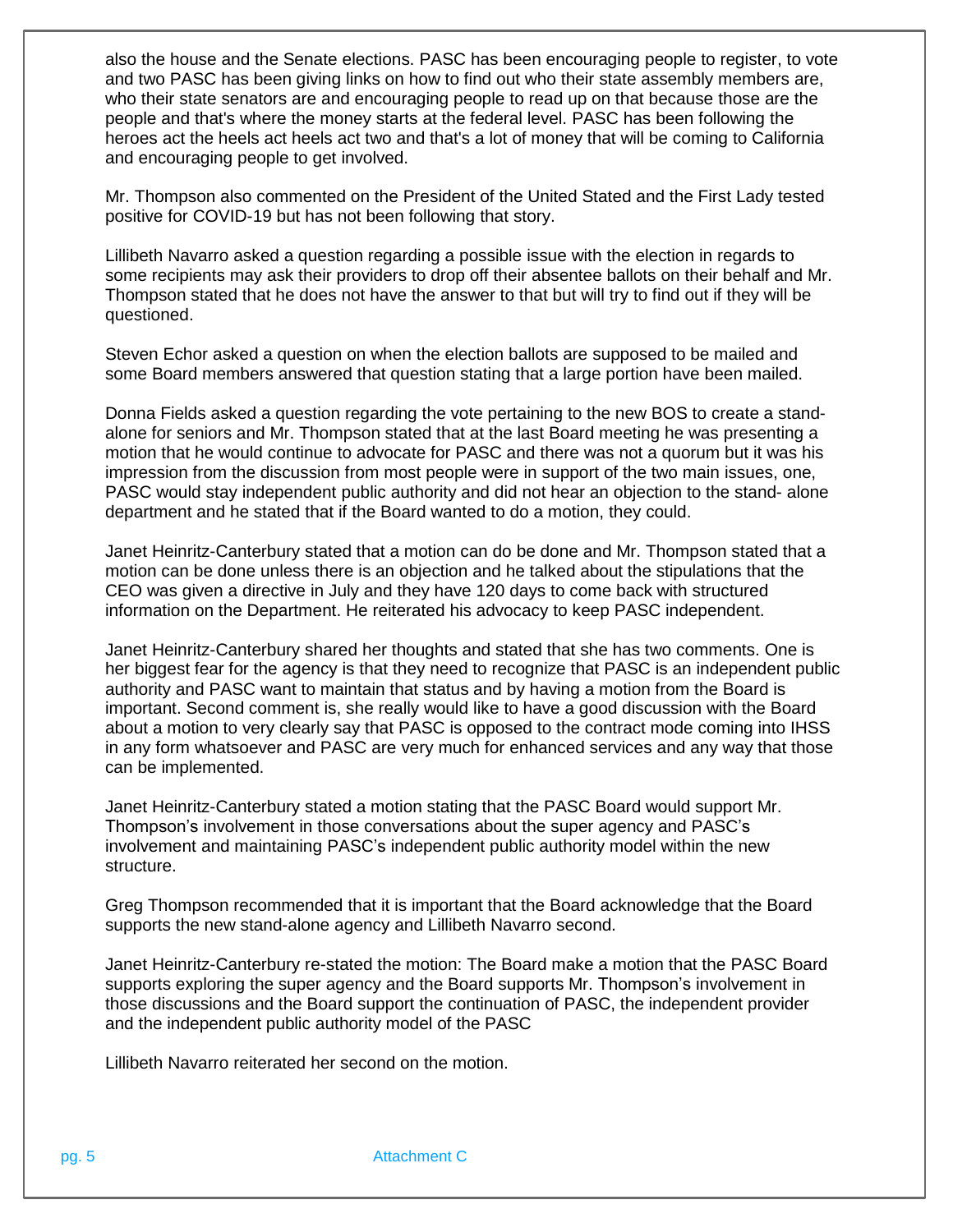Brandi Orton asked a question and stated that, whether or not, Mr. Thompson is involved in those conversations is not going to change whether those conversations move forward or not.

She also stated that the conversation and already moving forward at the county, whether we approve it, or support it or not. Her question is, what is PASC trying to get, she stated that she is in full support of Mr. Thompson going to those conversations she has full trust that he will present the needs of people with disabilities and seniors and that help bring that voice to those conversations. She stated that she thinks what the Board is trying to get at would be a larger conversation for the PASC Board to have around. She stated that she can see PASC discussing does PASC see a revenue generating opportunity to bring more revenue into the organization by being able to provide enhanced services/contract mode?

Brandi Orton also stated that she doesn't think we need to vote on Mr. Thompson being involved in those conversations because they're happening regardless, right. She also stated that she doesn't think that the Board should be dictating what Thompson goes to those meetings and says, she has full trust in him to go to those meetings and represent the needs of the agency and be the people who we serve.

Janet Heinritz-Canterbury reiterated the current model that PASC has is an independent Governing Board and there are two models for public authorities. One is an advisory Board and the other is a governing Board, PASC is an independent Governing Board.

Janet Heinritz-Canterbury and Brandi Orton were discussing the above topic.

Mr. Thompson stated that he is not in the conversation regarding the models concepts and is trying to get in these conversations. He also spoke about Brandi Orton's points and that there are going to be some push backs from different entities and for an example, DPSS may not want to give up IHSS and some of the programs that WEDAC has, may not want to relinquish them as well and he does think there any harm in PASC giving support and would not mind if the Board supported this new concept.

Brandi Orton stated that this might be a good time to speak to the BOS deputies and Mr. Thompson said yes, he is speaking with them.

Mr. Thompson stated that if the Board thinks it is a good idea to have a new agency would have a narrower focus on aging and adults with disabilities that will strengthening IHSS in LA County, PASC should probably go on record one way or the other and then remaining independent and he explained what would happened if PASC was not independent.

Andre Green asked if the county or other affiliates that PASC is associated with is in favor of the motion and PASC being independent and Mr. Thompson stated that deputies that he has spoke with support the idea but also not giving much information on it.

Brandi Orton thanked Mr. Thompson for the clarification and understand what he is trying to achieve. She also stated writing and putting something in writing and submitting it and she also thinks that having other Board members lobby on behalf of PASC. She also stated that she would be happy to set up some meetings with a deputy and take a proactive stance to start a discussion with the office who is making the decisions. She also explained the time line and budget issues with the county by moving IHSS from DPSS and programs out of WEDAC.

Janet Heinritz-Canterbury explained the PASC model and Brandi Orton asked if Janet Heinritz-Canterbury would like to schedule a meeting for those Board members who want to be involved

pg. 6 **Attachment C**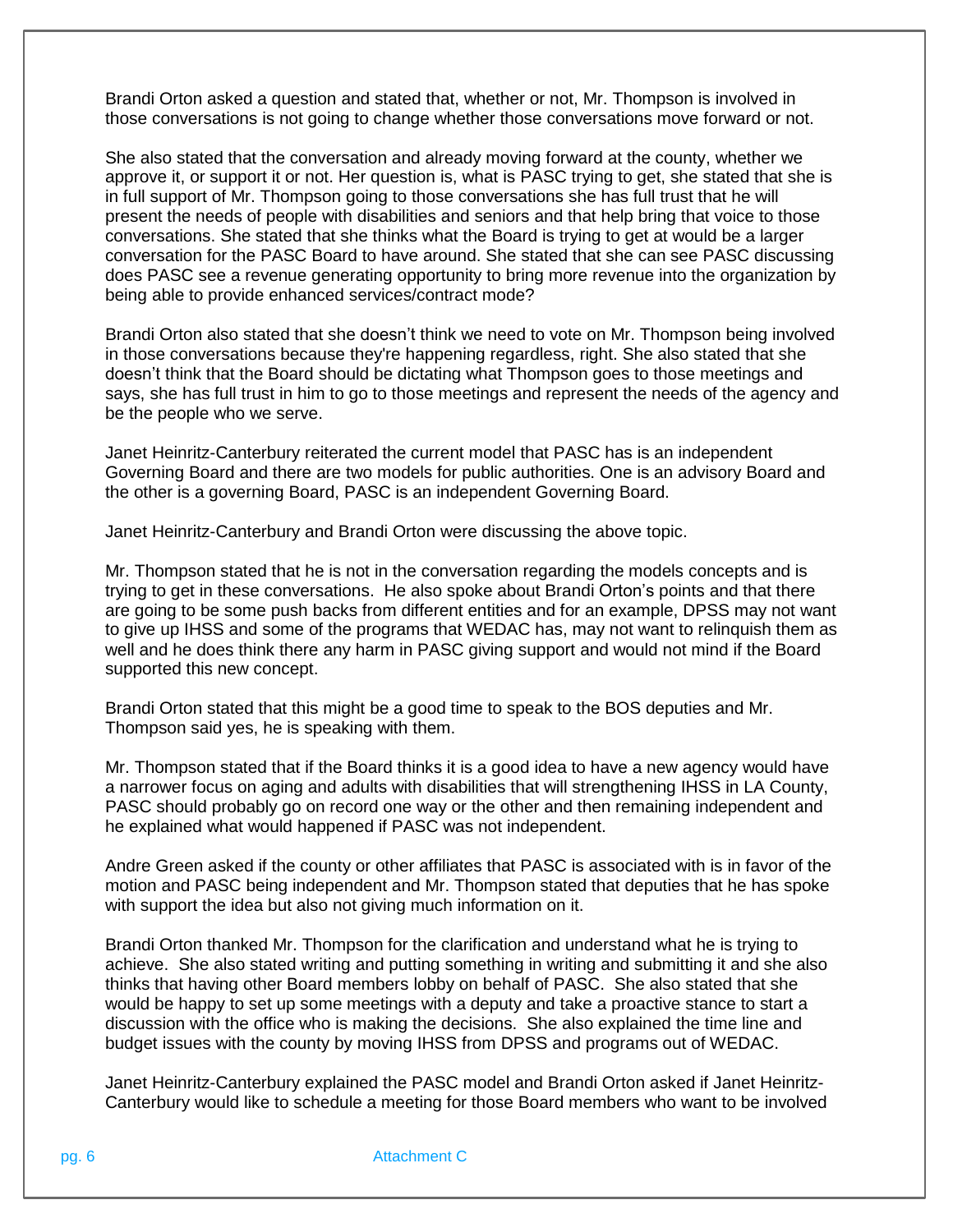to educate them about he details so they can understand and Janet Heinritz-Canterbury stated that she can do that and Mr. Thompson and he can figure it out.

Mr. Thompson explained the models and wants the motion to be clear.

Approved Motion made by Janet Heinritz-Canterbury, seconded by Steven Echor: Motion passes with one abstention.

### **The PASC Board supports the IHSS being moved to the new aging and adults with disabilities department and PASC remaining as an independent public authority.**

Andre Green asked for clarification on the motion that was made last month that was not approved because there was not a quorum and Janet Heinritz-Canterbury explained what the difference of the motions.

Mr. Thompson talked about the second issue regarding the IHSS Task Force which putting together a proposal which he is not involved in with the housing initiative to consider a contract model for Project Room-Key in regards to housing and homelessness. Mr. Thompson feels that there needs need to be a different level of voluntary trained IHSS provider and he has had meeting with the SEIU training center.

Mr. Thompson stated that he would like to hear from the PASC Board if they have an opposition of brining an agency or contract mode of IHSS of any kind in LA County and as he moves forward with this group, that he is not supporting that and that he is advocating for enhanced services.

Lillibeth Navarro stated a motion:

Approved motion made by Lillibeth Navarro and second by Janet Heinritz-Canterbury, motion passes with 1 abstention.

### **The PASC Governing Board is opposed to introducing contract or agency mode of IHSS in LA County, however, the Board is in support of enhanced IHSS services.**

Brandi Orton commented on this topic and stated that: The context of all of this is that Mr. Thompson is going to need to explain to people the difference because all they've ever heard his contract mode so they don't even really know what the difference between contract mode and enhanced services and reiterated what she stated earlier and about driving revenue to PASC and to better serve people enhanced services and she goes into more details about educating people on what this means and the end goals.

Janet Heinritz-Canterbury stated that this is structural thing and by bringing extra money into PASC to offer more services to people who need them, is great. She stated that this is absolutely wonderful setting up a whole separate agency but doing a whole separate contract, not good.

Janet Heinritz-Canterbury commented and stated that PASC is supportive of enhanced services for consumed for IHSS within the structure of PASC.

Greg Thompson stated that the people that are delivering the message, he has explained to them the difference between contract mode agency mode and from the beginning, they have not wanted to steer away from that term, however, the good news is, they're presenting it to Phil Ansel and knows what contract mode is.

Brandi Orton stated that she can speak the people involved and have a discussion.

pg. 7 Attachment C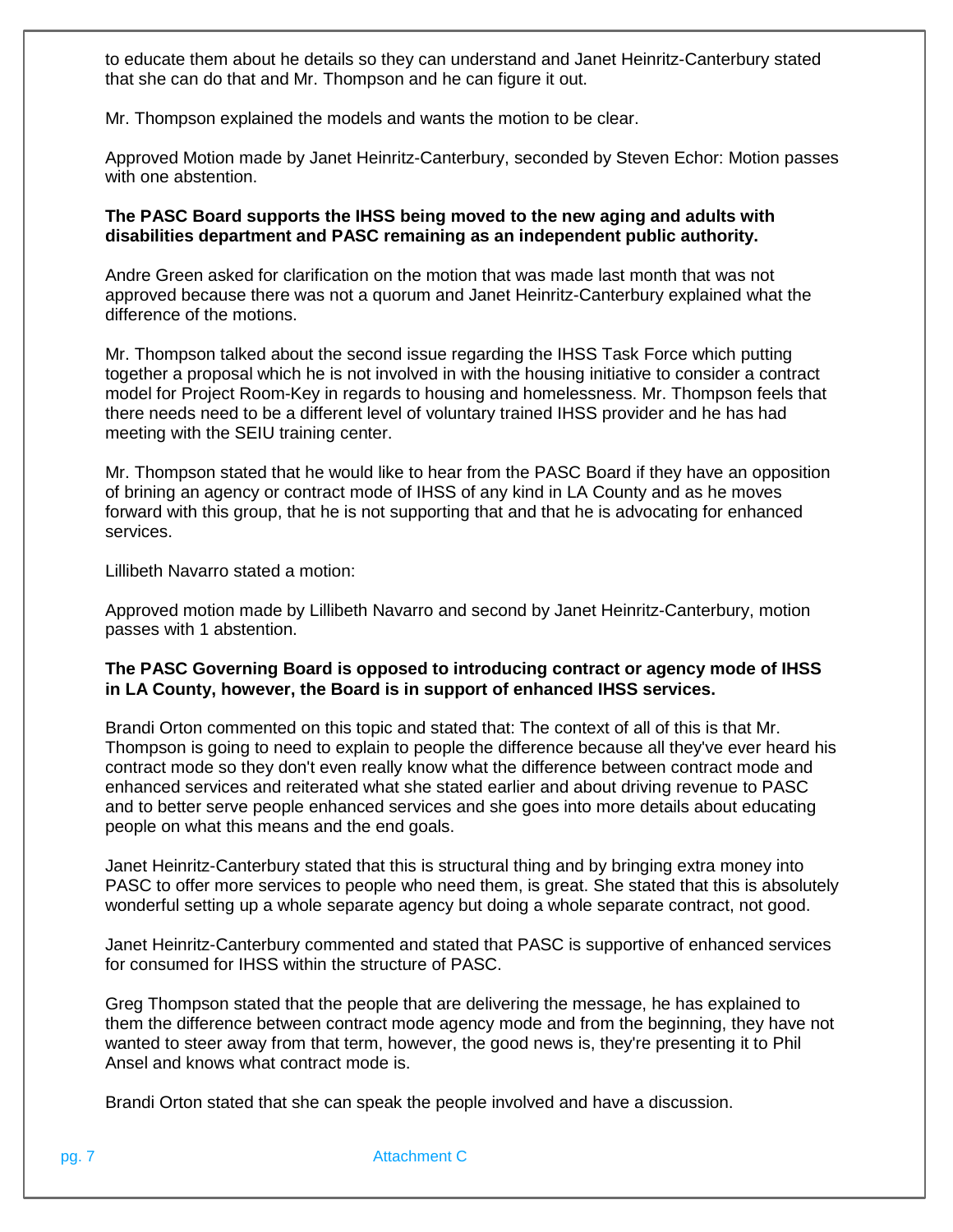Denny Chan asked if there are any other examples out there of enhanced services. Greg Thompson stated that in Santa Clara, he does not know if that's exactly a contract mode or not, but they do have enhanced services and when it comes up on the spreadsheets that he has seen, San Francisco and Contra Costa have the two contract modes.

Greg Thompson stated that he will continue to talk to the people outside of that arena and he thinks it's a good opportunity to gain some momentum for enhanced services and eventually hopefully steer the dialogue to enhance services as opposed to it.

Janet Heinritz-Canterbury calls for the vote: All in favor, any opposition, any abstentions.

Lyn Goldfarb suggested that the issues that Brandi Orton has brought up and the lack of all of us who are part of the Board really understanding all of this warrants maybe another call or a conversation outside of this Board meeting and Janet Heinritz-Canterbury stated that she will send an email out and she also stated that there are people in CICA that understands the two models and structures and what happens.

Denny Chan suggested that when she schedules that follow up meeting, to also be able to, if someone can provide some more information about how Santa Clara runs their enhanced services and Janet Heinritz- Canterbury stated yes and reminded the Board about Mary Tinker on the call and she talked about how they do that.

c) Federal Updates – Mentioned above.

10. Legislative Report – Debi Hight

Debi Hight called the Board's attention to the legislative report in the Board packet and she went over it and elaborated on several key points.

Janet Heinritz-Canterbury asked for clarification on the second to the last state bill and Debi Hight reiterated what in the report and stated that it was more stringent reporting requirements that are being imposed on employers and that that one had a lot of opposition it past.

Lillibeth Navarro asked about how much time can they over-ride a veto and Debi Hight stated that she is not sure but Janet Heinritz-Canterbury stated that she believes that it's 60 days and she doesn't think there's any history of an override.

Debi Hight also stated that the California Edison website, there are some mechanisms in place about power shut off alerts.

|  |  |  |  | 11. DPSS Report - Sonia Miramontes |
|--|--|--|--|------------------------------------|
|--|--|--|--|------------------------------------|

| <b>TOPIC</b>      | <b>UPDATE</b>                                                                                              |  |  |
|-------------------|------------------------------------------------------------------------------------------------------------|--|--|
| <b>IHSS</b>       | All DPSS offices continue to be closed to the public.                                                      |  |  |
|                   | The IHSS Helpline is available for recipients and providers to call<br>M-F from 8am - 5pm, 1-888-822-9622. |  |  |
| <b>IHSS Stats</b> | IHSS Caseload as of September 30, 2020:<br>$\bullet$                                                       |  |  |
|                   | $\triangleright$ Consumers - 235,474<br>❖ Severely Impaired: 34%                                           |  |  |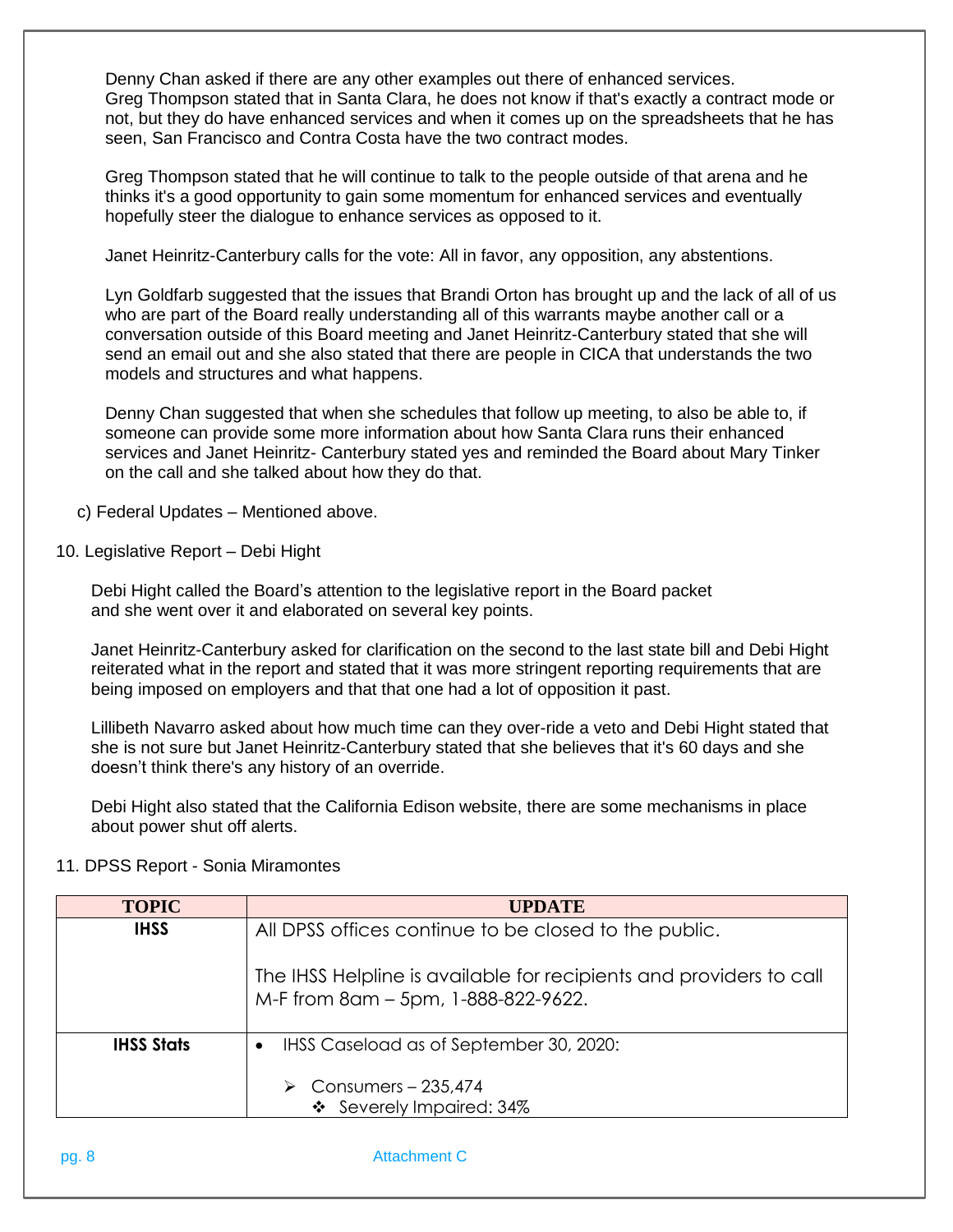|                                                      | Providers - $188,915$                                                                                                                                                                                                                                                                                                                                                                                                                                                                                                                                               |  |  |
|------------------------------------------------------|---------------------------------------------------------------------------------------------------------------------------------------------------------------------------------------------------------------------------------------------------------------------------------------------------------------------------------------------------------------------------------------------------------------------------------------------------------------------------------------------------------------------------------------------------------------------|--|--|
| <b>Electronic Visit</b><br><b>Verification (EVV)</b> | LA County EVV adoption rate as of September 28, 2020:<br>99.87%<br>545 paper timesheets users to enroll. Most are recent applicants.                                                                                                                                                                                                                                                                                                                                                                                                                                |  |  |
| <b>The Electronic</b><br><b>Services Portal</b>      | CDSS completed self-service enhancements on the ESP on<br>September 25, 2020:                                                                                                                                                                                                                                                                                                                                                                                                                                                                                       |  |  |
|                                                      | 1. Recipient may hire provider on ESP. (No need to complete<br>SOC426A if done via ESP);<br>2. Provider may self-certify as Live-In Provider (SOC 2298 not<br>needed if done on ESP);<br>3. Provider may cancel Live-In certification (SOC 2299 not needed<br>if done on ESP);<br>4. Provider may request electronic copies of processed<br>timesheets (Copies will be emailed);<br>5. Pending applicants may register to ESP. No longer need to wait<br>for case approval;                                                                                         |  |  |
|                                                      | For more information on this recipients and providers can select<br>the "What's New" tab on the ESP.                                                                                                                                                                                                                                                                                                                                                                                                                                                                |  |  |
| <b>On-Line Provider</b><br><b>Orientations</b>       | DPSS launched its Provider On-Line Orientation (POLO) on April 15, 2020.<br>• As of September 30, 2020:<br>$\triangleright$ 34,205 providers have called to begin the provider<br>enrollment process<br>$\geq$ 26,280 have watched the video<br>As of October 1, 2020, orientation waivers expired. CDSS<br>reinstated provider orientation requirements PRIOR to provider<br>enrollment:<br><b>SOC846</b><br>$\circ$<br>ID verification<br>$\circ$<br>o Attending orientation<br>All forms/verifications may be mailed in through<br>$\circ$<br>December 31, 2020. |  |  |
|                                                      | The provider enrollment video is available in English, Spanish,<br>Korean, Vietnamese, Armenian, Farsi, Chinese (Mandarin),<br>Chinese (Cantonese), Cambodian, Russian and Tagalog.                                                                                                                                                                                                                                                                                                                                                                                 |  |  |
| <b>CDSS Updates</b>                                  | As of September 1, 2020, CDSS has reinstated provider overtime<br>violations.<br>IHSS staff must now review violations incurred as of September 1, 2020<br>and determine if they meet a COVID criteria to be overturned.                                                                                                                                                                                                                                                                                                                                            |  |  |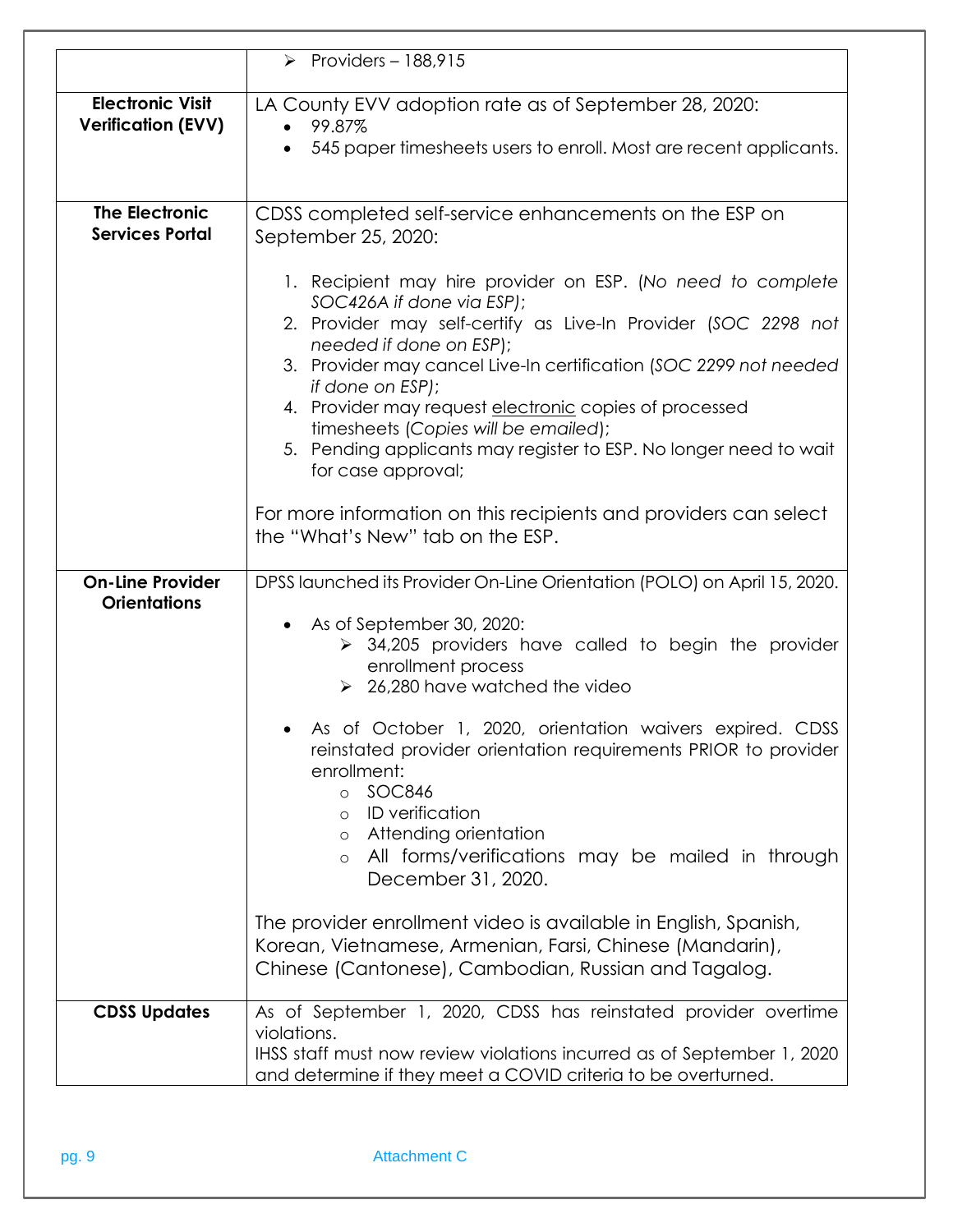| <b>IHSS Emergency</b>     | CDSS has extended the differential pay for emergency COVID back-        |  |  |  |  |
|---------------------------|-------------------------------------------------------------------------|--|--|--|--|
| <b>Back-up COVID</b>      | providers<br><b>Example 1</b> Until<br>next<br>year.<br>Up              |  |  |  |  |
| Provider                  | A recipient who require an emergency COVID back-up provider can         |  |  |  |  |
|                           | hire a family member/friend or reach out to PASC for a provider. The    |  |  |  |  |
|                           | differential rate the emergency COVID provider will be paid is \$17.    |  |  |  |  |
| <b>Project Room Key</b>   | Since April 2020, DPSS has been collaborating with LAHSA and its        |  |  |  |  |
| (PRK)                     | coordinators at the PRK sites, to expedite the IHSS application process |  |  |  |  |
|                           | for PRK individuals who may be eligible to IHSS.                        |  |  |  |  |
|                           |                                                                         |  |  |  |  |
|                           | LAHSA is working on expanding the expedited process to its transitional |  |  |  |  |
|                           | housing sites.                                                          |  |  |  |  |
|                           |                                                                         |  |  |  |  |
| <b>IHSS Helpline Data</b> | IHSS Helpline call data for September 2020, is not available.           |  |  |  |  |
|                           |                                                                         |  |  |  |  |
|                           |                                                                         |  |  |  |  |

Denny Chan stated that it has been brought to the Board's attention that since the public health emergency was announced in April, there were unfortunately a population of people who had their medical improperly terminated despite state and federal guidance and is his understanding is that that at least from April to July and it is about 75,000 people who were improperly terminated across the state but he has also had heard that that number of the vast majority of them or a good chunk of them, at the very least are in Los Angeles County and he is wondering if DPSS has any insight into how that might have impacted IHSS consumers and if there is a way to find out how many people were on IHSS, and he understands that their Medi-Cal has since been properly restored and if DPSS has any information on the issue of erroneous terminations and how that's been impacting LA County specifically. Sonia Miramontes stated that she did hear talks about it, but she was not involved in the conversation but she does know that there were IHSS cases impacted. She stated that she will ask DPSS who were in the conversations or who have been taking action on these cases to give her an update and she will share it with the Board.

Lillibeth Navarro asked a question about EVV and the enrollment in the electronic services portal and asked what does it mean and how does that compare with other states.

Sonia Miramontes stated that with the on-set of COVID-19, a lot of providers were happy that they enrolled in EVV and because there was no issues impacting their payment because it was all electronic, there was no checks, no time sheets having to be mailed and then mailed back and something stopping it and it didn't slow their payment and the feedback they received that it was faster and she had head that some provider that have direct deposit, they get paid within three days as well as the PASC BUAP.

Donna Fields had a question about the BUAP and Sonia Miramontes stated that that was PASC document and Janet Heinritz-Canterbury stated that Mr. Thompson will address her questions.

Luis Bravo asked for clarification and stated that she mentioned that if a consumer links the provider on the time she portal and that they don't have to fill out the SOC 426 or they have the option to do it online, what did you say about that? Sonia Miramontes stated that recipients that are using the electronic services portal, who are registered on the electronic services portal can now report to the county directly that they have hired a new regular provider and the provider does not have to do the SOC 426A form any more because they consumer will self-certify them through the electronic services portal.

Janet Heinritz-Canterbury asked Sonia Miramontes about the number of people in LA County who has done the COVID-19 related event for the extra \$2 an hour and Sonia Miramontes stated that believes it

pg. 10 Attachment C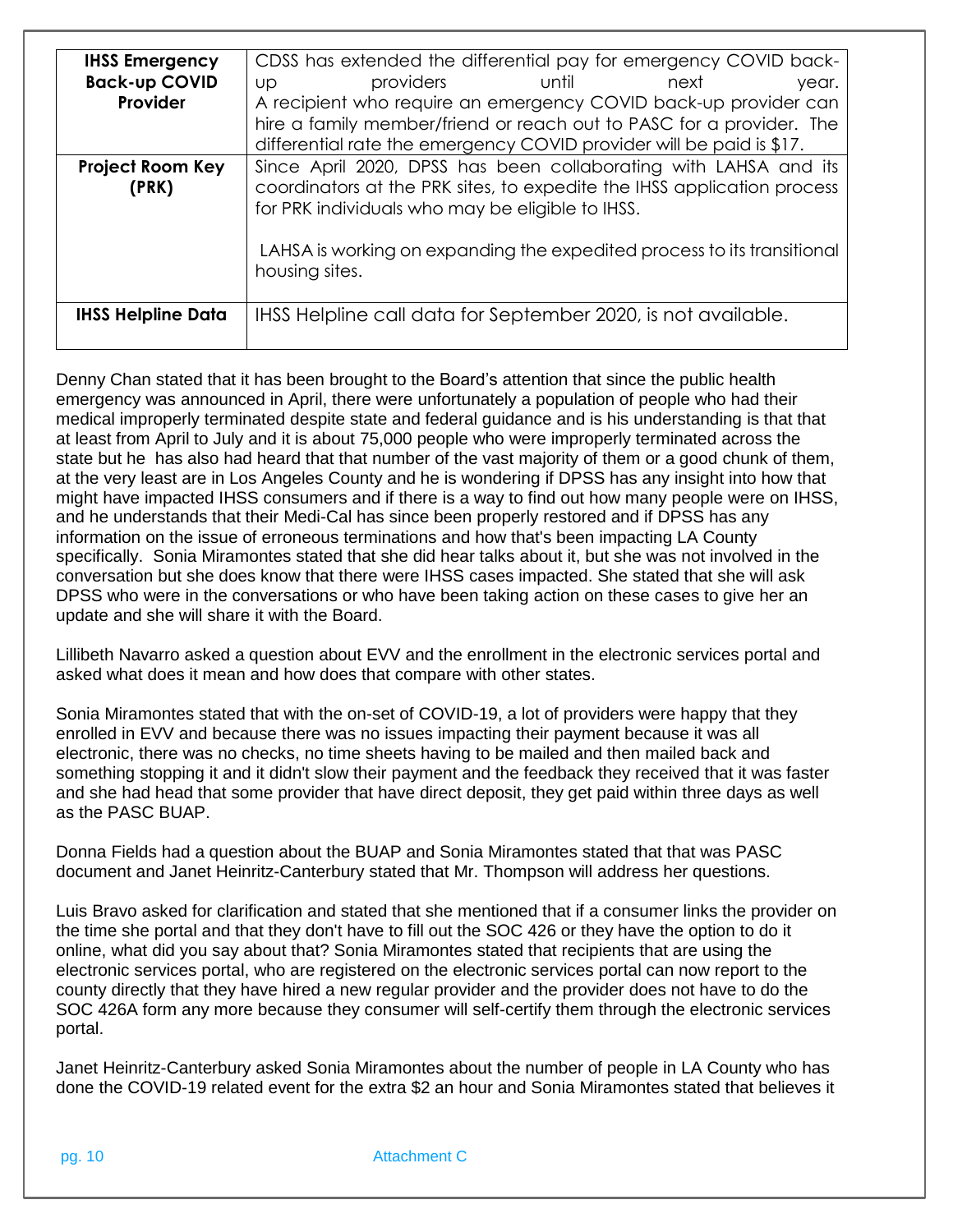was 3 and she will get the numbers but they are very low and they manually track because it's a differential, they do have reports, but the numbers are not more than 10.

Janet Heinritz-Canterbury also asked about people were going to family members and Sonia Miramontes stated that Yes, she believed during the wellness check staff, DPSS is telling them that if they're not comfortable hiring or having the providers come in, the social workers letting them know they can hire family member, but whoever they hire still have to go through the provider enrollment requirements. Janet Heinritz-Canterbury asked if Ms. Miramontes knew how many family members have gone through the provider enrollment orientation and Sonia Miramontes stated that DPSS has to track it manually because they have to do the differentials. DPSS can't let the providers go on the system as the regular provider because they would receive the lower wage.

Janet Heinritz-Canterbury asked about how are consumers getting their services and Sonia Miramontes reiterated what was in her report and stated that the social workers are doing wellness calls. The social worker call the recipients to make sure someone is taking care of them if it's not their provider, then they inform them why isn't their provider going to take care of them or they are not comfortable with it then DPSS needs to make sure someone's helping them to remain safe at home and she will see if there is any data that they can share and the wellness calls are done daily and she would have to get the numbers for a monthly totals from Line Operations.

Denny Chan asked about the number of calls versus people who answered and his other question about if a provider doesn't show up because of COVIS-19, what is the remedy for that and Sonia Miramontes stated that they have to make sure that these recipients are being cared for especially the severely impaired and DPSS has been referring consumer to the PASC registry.

Denny Chan asked if there are needs that are identified in that call that aren't really I just says needs, that kind of fall into the larger health and social services world, are their efforts to relay that information to the individuals managed care Medi-Cal plan?

Sonia Miramontes stated that she does not know that their social workers would know which plan they belong to and she would have to check and they would not know that information because that information may not be available to them in CMIPS.

To answer Donna Fields' questions regarding the BUAP numbers, Mr. Thompson went over the PASC Performance Measure for August 2020 and explained it.

Lillibeth Navarro asked about those providers who have been processed to be COVID-19 providers, when it is over, does this end their eligibility to provide services or can they continue as providers for other people if they may wish to? Sonia Miramontes stated that, it doesn't mean anybody was positive for COVID-19, it means that if the recipient and because they fear anyone coming into their home, or even their permanent provider, they can choose to hire a relative or friend whom they are around more often and that relative and friends as long as they complete and pass the provider enrollment requirements, they can be paid that differential and no one has to be positive for COVID-19, they are just calling them the emergency COVID-19 backup providers, so DPSS doesn't confuse that with the BUAP program because in the beginning, it was being confused with the BUAP program and it's not it's different and she explained the rules and process.

12. Report from SEIU – Wendy Duchen

Wendy Duchen was not present.

13. Unfinished/Old Business – None

pg. 11 Attachment C